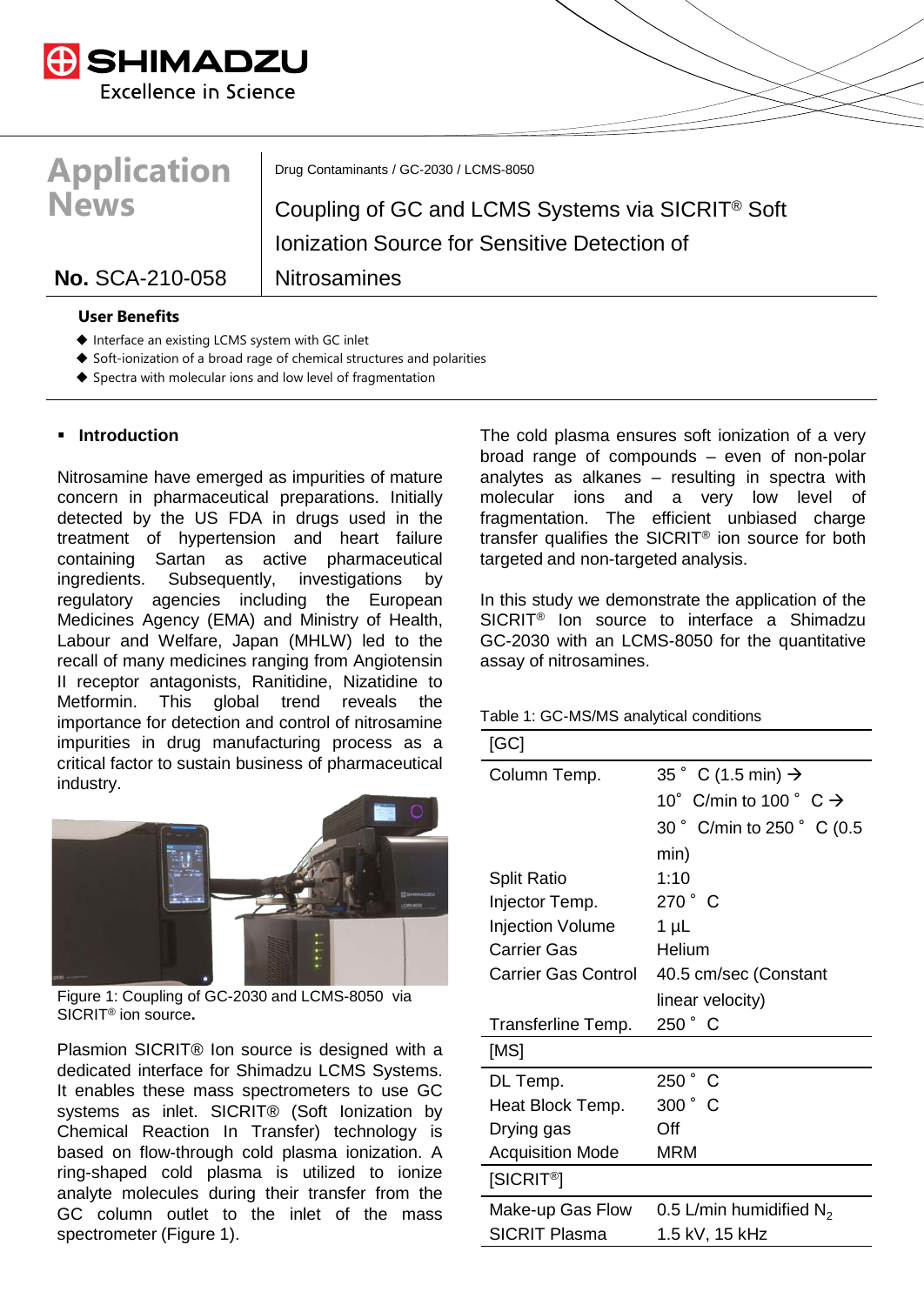# **Experimental**

# Instruments and Analytical Conditions

Experiments were conducted using a GC-2030 coupled to an LCMS-8050 triple quadrupole mass spectrometer via the Plasmion SICRIT® Ion Source. For the experiments default settings of the SICRIT® Ion source were applied. MRM (multiple reaction monitoring) mode was used for acquisition applying publicly available MRM transition (Table 2) without further optimization. A general-purpose GC column SH-RTX-5MS (30 m length, 0.25 mm I.D., 0.25 µm film thickness, P/N 221-75861-10) was used in this study. Details of the analytical conditions are shown in Table 1.

#### Table 3: Information on nitrosamines\*

|       | <b>Target Compound</b>               | Acronym     | CAS No.        |
|-------|--------------------------------------|-------------|----------------|
| $1^*$ | N-Nitrosodimethylamine               | <b>NDMA</b> | 62-75-9        |
|       | 2 <sup>*</sup> N-Nitrosodiethylamine | <b>NDEA</b> | $55-18-5$      |
| $3^*$ | N-Nitrosodi-n-butylamine             | <b>NDBA</b> | $924 - 16 - 3$ |
| 4     | N-Nitrosomethylethylamine            | NMEA        | 10595-95-6     |
| 5     | N-Nitrosodi-n-propylamine            | <b>NDPA</b> | 621-64-7       |
| 6     | N-Nitrosopyrollidine                 | <b>NPYR</b> | 930-55-2       |
|       | N-Nitrosopiperidine                  | <b>NPIP</b> | 100-75-4       |

\* 1,2, and 3 are nitrosamine impurities targeted by the US FDA[1].

## Preparation of Standards

Seven nitrosamines including three listed by FDA are analyzed in this study (Table 3). From a commercially available standard solution in dichloromethane (DCM), calibration standard solutions of 0.2, 2, 20, 200, 2000, and 20000 ng/ml were prepared.





# **Results**

The chromatographic separation of the seven nitrosamines is displayed in Figure 2. All the analytes were monitored via one quantitative and one or two qualitative MRM transitions for confirmation. The details of MRM transitions and quantitation parameters are shown in Table 2.

The peak shape of the early eluting compound is compromised by the general-purpose column used in this study. Significant optimization is achieved by a more advanced column selection (compare [2]).

For peak identification, a deviation of absolute retention time of less than  $\pm 0.15$  min and relative ion ratios within  $\pm 30\%$  of the set ion ratio were used as criteria. The areas of the nitrosamine peaks were plotted against their amounts on column. All linear calibration curves without the use of internal standards displayed correlation coefficients, R2≥0.998, which fulfils the FDA requirement. Calibration curves are displayed including a representative MRM peak in Figure 3.

| Compound    | <b>MRM</b> transition | CE(V) | Ion Ratio (%) | $RT$ (min) | Cal Range (pg) | $R^2$ | $LOQ$ (pg) |
|-------------|-----------------------|-------|---------------|------------|----------------|-------|------------|
| <b>NDMA</b> | 75.1 > 43.1           | $-22$ | 100           | 2.62       | 2-2000         | 0.995 | 2.0        |
|             | 75.1 > 58.0           | $-14$ | 24            |            |                |       |            |
| <b>NDEA</b> | 103.0 > 75.3          | $-16$ | 100           | 4.79       | 2-2000         | 0.997 | 1.0        |
|             | 103.0 > 47.0          | $-21$ | 34            |            |                |       |            |
| <b>NDBA</b> | 159.3 > 57.2          | $-15$ | 100           | 9.37       | $0.2 - 200$    | 0.999 | 0.2        |
|             | 159.3 > 41.1          | $-22$ | 60            |            |                |       |            |
|             | 159.3 > 103.1         | $-14$ | 55            |            |                |       |            |
| <b>NMEA</b> | 89.0 > 61.1           | $-15$ | 100           | 3.77       | 2-2000         | 0.999 | 1.8        |
|             | 89.0 > 43.0           | $-22$ | 14            |            |                |       |            |
| <b>NDPA</b> | 131.1 > 89.1          | $-14$ | 100           | 7.32       | $0.2 - 200$    | 0.999 | 0.2        |
|             | 131.1 > 43.0          | $-15$ | 98            |            |                |       |            |
| <b>NPYR</b> | 101.0 > 55.0          | $-20$ | 100           | 7.4        | $2 - 200$      | 0.999 | 1.9        |
|             | 101.0 > 41.0          | $-30$ | 15            |            |                |       |            |
| <b>NPIP</b> | 115.2 > 69.0          | $-15$ | 100           | 7.88       | $2 - 200$      | 0.999 | 1.9        |
|             | 115.2 > 41.6          | $-26$ | 7             |            |                |       |            |